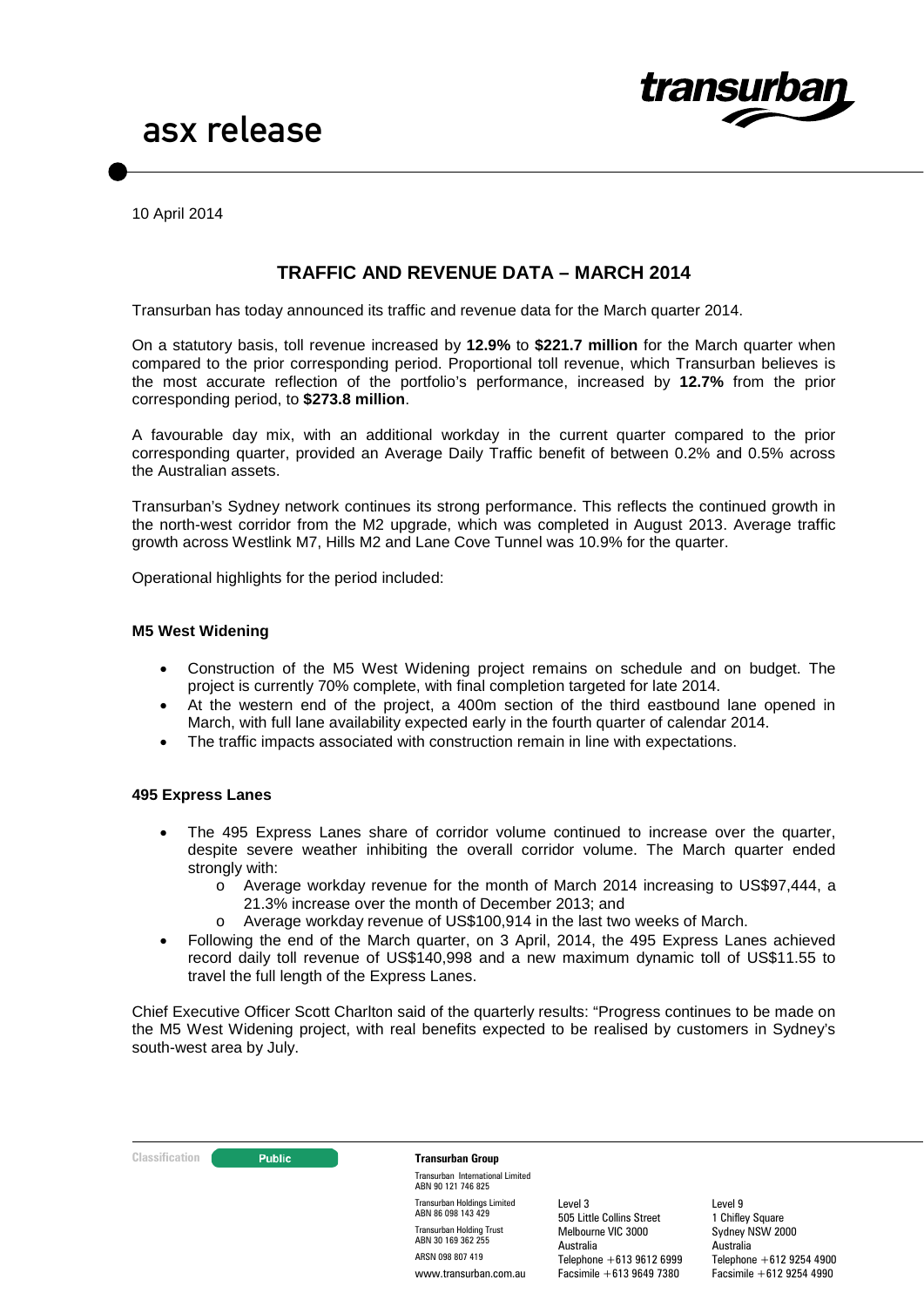

"At the same time, residents of Sydney's north-west corridor continue to benefit from the M2 upgrade, with a new eastbound entry ramp onto Hills M2 at Lane Cove Rd scheduled to open to traffic in mid-2014. It has been eight months since the M2 upgrade was officially completed and we are continuing to observe strong growth in that corridor, which reflects the travel time savings that project delivered to motorists.

"In Melbourne, the critical resurfacing of the Burnley Tunnel was completed in early January with minimal disruption to the city's traffic network. This demonstrates Transurban's ongoing commitment to providing a well-maintained and, more importantly, safe travel environment for our customers."

Full traffic and revenue information for the March quarter is attached.

 $U222$ 

**Amanda Street** Company Secretary

**Investor and media enquiries** Henry Byrne +61 438 564 245

#### **Classification Construction Transurban Group**

Transurban International Limited ABN 90 121 746 825 Transurban Holdings Limited ABN 86 098 143 429 Transurban Holding Trust ABN 30 169 362 255 ARSN 098 807 419 email@transurban.com.au www.transurban.com.au

Level 3 505 Little Collins Street Melbourne VIC 3000 Australia Telephone +613 9612 6999 Facsimile +613 9649 7380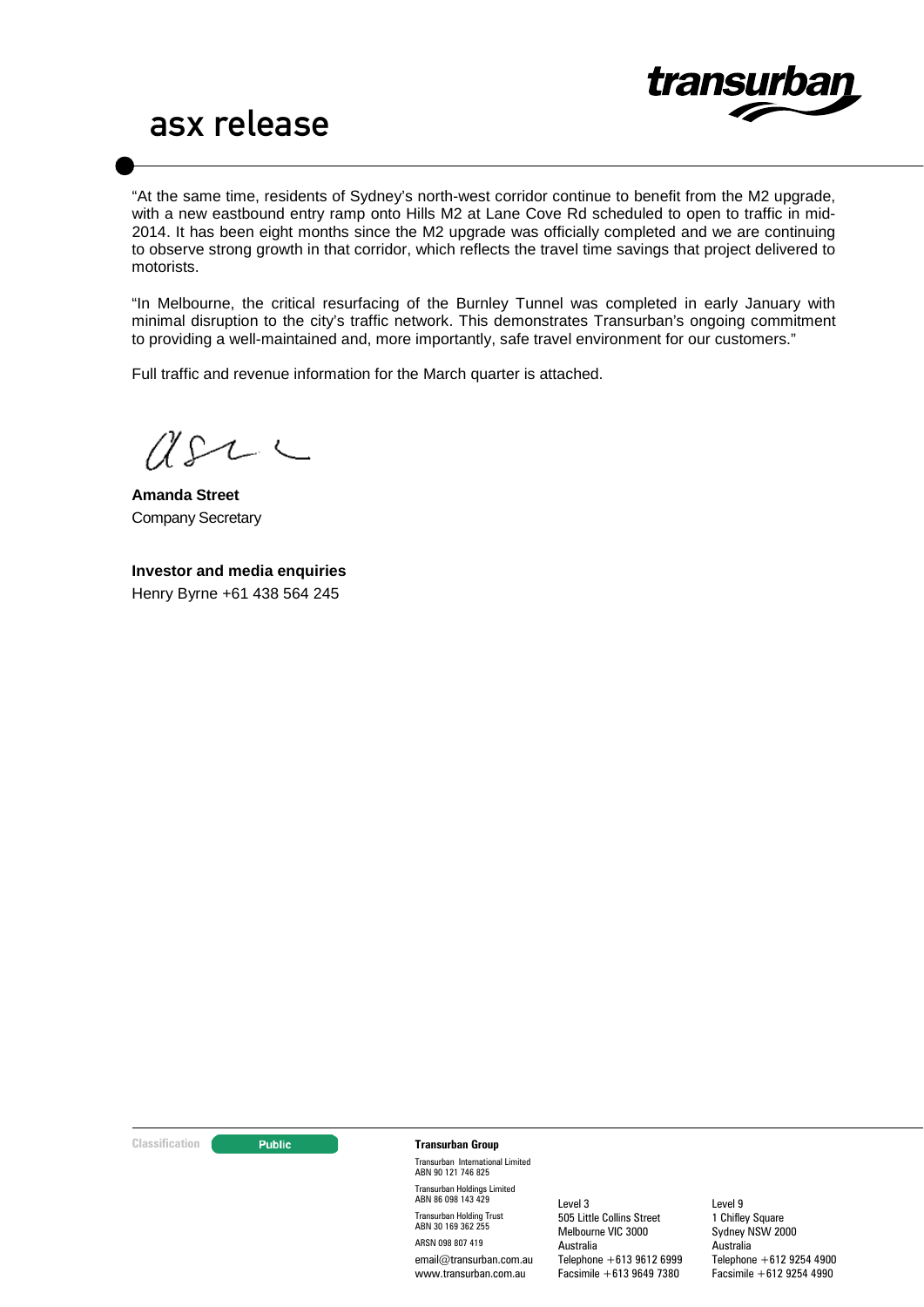

# **Appendix 1 – Traffic and revenue performance and commentary[1](#page-2-0)**

| March quarter          | <b>Transurban</b><br>ownership | <b>Total toll revenue</b><br>% change | <b>ADT</b><br>% change |
|------------------------|--------------------------------|---------------------------------------|------------------------|
| CityLink               | 100.0%                         | 6.3%                                  | $1.3\%^{2}$            |
| Hills M <sub>2</sub>   | 100.0%                         | 40.3%                                 | 16.5%                  |
| Lane Cove Tunnel / MRE | 100.0%                         | 13.5%                                 | 10.8%                  |
| M1 Eastern Distributor | 75.1%                          | 6.8%                                  | 3.8%                   |
| Westlink M7            | 50.0%                          | 10.5%                                 | 9.3%                   |
| M5 South West Motorway | 50.0%                          | 1.1%                                  | 0.5%                   |
| 495 Express Lanes      | 67.5%                          | 126.7%                                | 36.3%                  |
| Pocahontas 895         | 75.0%                          | (3.8%)                                | 1.7%                   |

<span id="page-2-1"></span><span id="page-2-0"></span> $1$  All percentage changes are to the prior corresponding period. Cross City Tunnel results are not reported as completion of the sale by the Cross City Tunnel Group to Transurban (as announced to the ASX on 27 March, 2014) has not yet been finalised – this is expected to occur before 30 June, 2014 and is subject to various closing conditions and termination events, including consent of certain contractual counterparties of the Cross City Tunnel Group (including Roads and Maritime Services).<br><sup>2</sup> CityLink traffic is calculated on Average Daily Transactions (ADT). All other assets are calculated



Transurban International Limited ABN 90 121 746 825 Transurban Holdings Limited ABN 86 098 143 429 Transurban Holding Trust ABN 30 169 362 255 ARSN 098 807 419 email@transurban.com.au www.transurban.com.au

Level 3 505 Little Collins Street Melbourne VIC 3000 Australia Telephone +613 9612 6999 Facsimile +613 9649 7380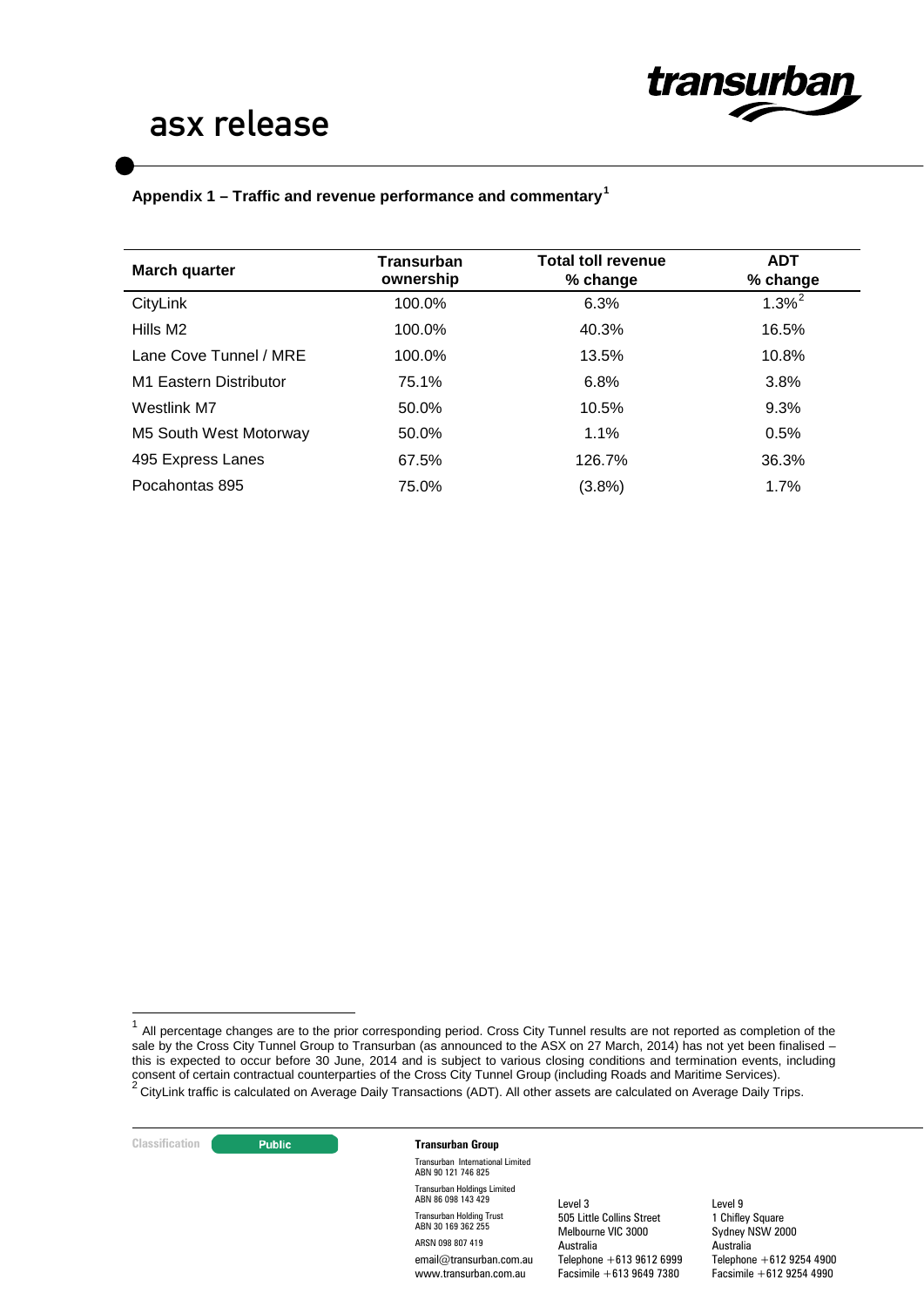

#### **Asset commentary**

#### **CITYLINK**

For the March 2014 quarter, CityLink toll revenue increased 6.3% to \$130.5 million. ADT increased 1.3% to 780,323 transactions.

The CityLink traffic result was impacted during the March quarter by the closure of the Burnley Tunnel for resurfacing works. The Burnley Tunnel was closed from 10:00pm on 2 January 2014 and reopened at 11:44pm on 6 January 2014. This resulted in an estimated 0.9% reduction in ADT for the quarter.

Weekend traffic continues to grow strongly. It was up 2.1% for the quarter, with workdays up 0.6%.

From a sectional perspective, Southern Link grew 0.8% for the quarter, with Western Link up 2.1%.

Tolling of motorcycles commenced on CityLink on 1 January, 2014 – with ADT of 5,561 motorcycle transactions per day, this has provided an ADT benefit of 0.7% for the quarter.

#### **HILLS M2**

For the March 2014 quarter, Hills M2 toll revenue increased 40.3% to \$48.4 million. ADT increased 16.5% to 104,672 trips.

Of total ADT, car traffic increased 16.9% and trucks increased 12.6%.

The addition of new ramps to the asset - at Windsor Road in July 2012 and at Macquarie Park in January 2013 – accounted for 5,503 daily trips during the quarter. Within these trips, the Windsor Road ramps accounted for 3,345 daily trips with the balance at the Macquarie Park ramps.

Excluding this traffic from the newly added ramps, ADT at the existing toll points increased 14.8% to 99,169 trips. The mainline toll point was up 17.2% to 71,076 trips, with the Pennant Hills ramps up 9.1% to 28,093 trips.

### **LANE COVE TUNNEL/MRE**

For the March 2014 quarter, LCT/MRE toll revenue increased 13.5% to \$16.9 million. ADT increased 10.8% to 75,726 trips.

Of total ADT, car traffic increased 10.5% and trucks increased 19.0%.

#### **M1 EASTERN DISTRIBUTOR**

For the March 2014 quarter, M1 Eastern Distributor toll revenue increased 6.8% to \$26.0 million. ADT increased 3.8% to 51,673 trips.

The tolling regime changed for all vehicles on 4 November 2013, with tolls indexed quarterly and increased in line with inflation. Under the previous system, tolls for both cars and trucks increased in 50 cent increments. The associated toll price increase is a driver of the strong revenue growth observed in the quarter.

Of total ADT, car traffic increased 3.9% and trucks increased 1.1%.



Transurban International Limited ABN 90 121 746 825 Transurban Holdings Limited ABN 86 098 143 429 Transurban Holding Trust ABN 30 169 362 255 ARSN 098 807 419 email@transurban.com.au www.transurban.com.au

Level 3 505 Little Collins Street Melbourne VIC 3000 Australia Telephone +613 9612 6999 Facsimile +613 9649 7380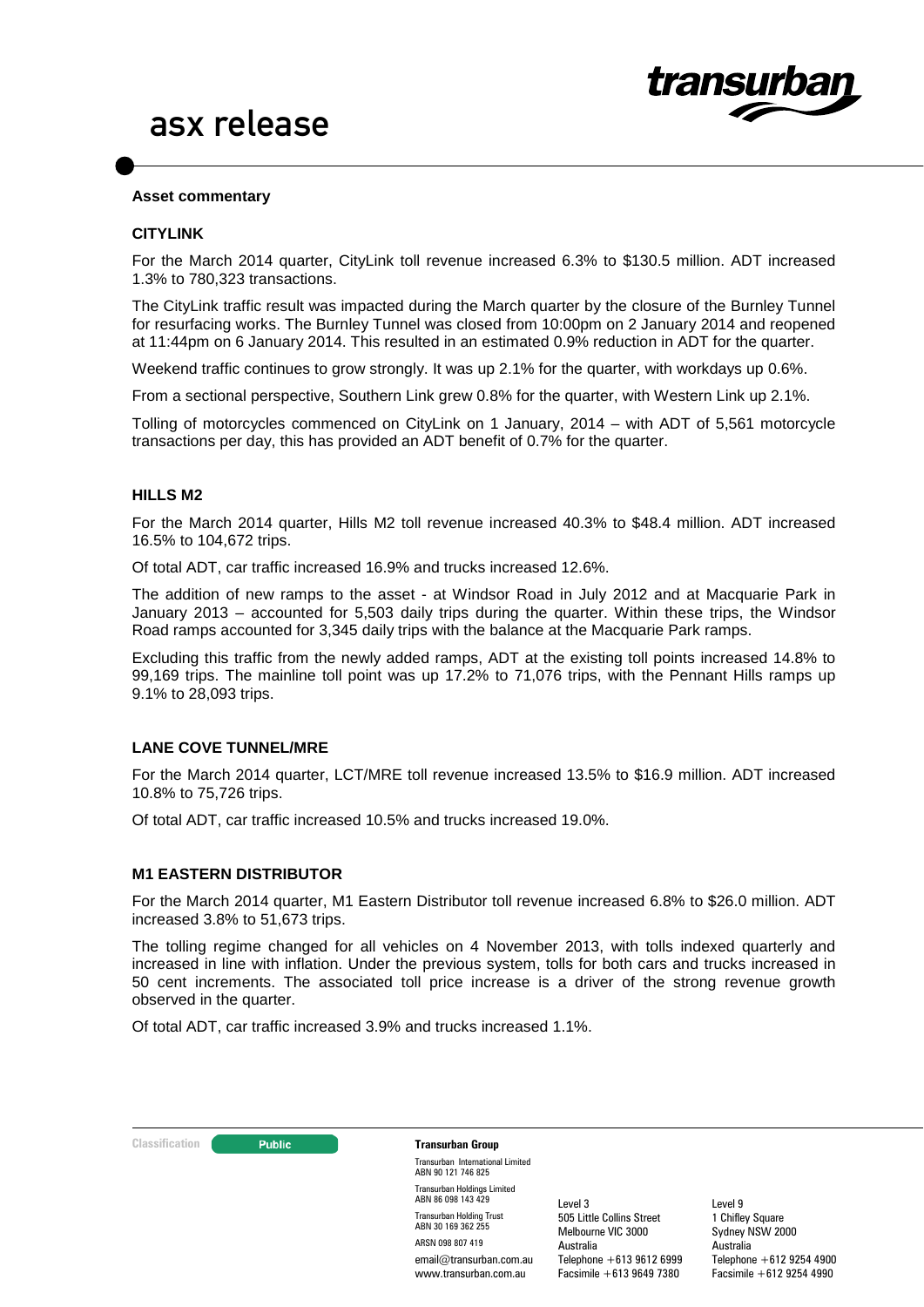

#### **WESTLINK M7**

For the March 2014 quarter, Westlink M7 toll revenue increased 10.5% to \$56.7 million. ADT increased 9.3% to 152,121 trips.

The toll price increased from 36.85 cents per kilometre to 37.30 cents per kilometre on 1 January 2014.

Average tolled trip length was 12.83 kilometres for the quarter compared to 12.86 for the prior corresponding period.

Of total ADT, car traffic increased 9.6% and trucks increased 7.8%.

#### **M5 SOUTH WEST MOTORWAY**

For the March 2014 quarter, M5 South West Motorway toll revenue increased 1.1% to \$45.9 million. ADT increased 0.5% to 120,289 trips.

Of total ADT, car traffic decreased 0.5% and trucks increased 12.2%.

### **495 EXPRESS LANES**

Average daily toll revenue for the quarter grew 126.7% to US\$62,357 from US\$27,499 in the prior corresponding period. ADT increased 36.3% for the same period.

Compared to the December quarter daily average toll revenue fell 3.0% from US\$64,277 for the December quarter to US\$62,357 for the March quarter. Significant snow and weather events in the eastern United States during the quarter led to a number of days with very low corridor volumes, suppressing the average daily revenue result.

Despite the more severe weather, average workday toll revenue for the March quarter was US\$87,263, an increase of 4.0% compared to the December quarter.

Average workday revenue for the month of March 2014 increased 21.3% over the month of December 2013 to US\$97,444 on the back of a 10.3% growth in average workday trips to 40,292 over the same period. It should be noted that the last two weeks of the March quarter had an average workday revenue of \$100,914.

The average dynamic toll charged increased by 2.6% from US\$2.32 in the December quarter to US\$2.38 for the March quarter. The maximum dynamic toll charged during the quarter was US\$10.90 to travel the full length of the Express Lanes – an increase of 11.8% compared to the December quarter maximum of US\$9.75.

On 3 April, 2014, the 495 Express Lanes achieved record daily toll revenue of US\$140,998 and a new maximum dynamic toll of US\$11.55 to travel the full length of the Express Lanes.

The proportion of toll trips (excluding HOV/exempt trips) remains steady at 91.3% of all travel on the 495 Express Lanes.

#### **POCAHONTAS 895**

For the March 2014 quarter, Pocahontas 895 toll revenue decreased 3.8% to US\$3.5 million. ADT increased 1.7% to 13,603 trips.

Discussions continue with lenders to transfer the asset to them.



Transurban International Limited ABN 90 121 746 825 Transurban Holdings Limited ABN 86 098 143 429 Transurban Holding Trust ABN 30 169 362 255 ARSN 098 807 419 email@transurban.com.au www.transurban.com.au

Level 3 505 Little Collins Street Melbourne VIC 3000 Australia Telephone +613 9612 6999 Facsimile +613 9649 7380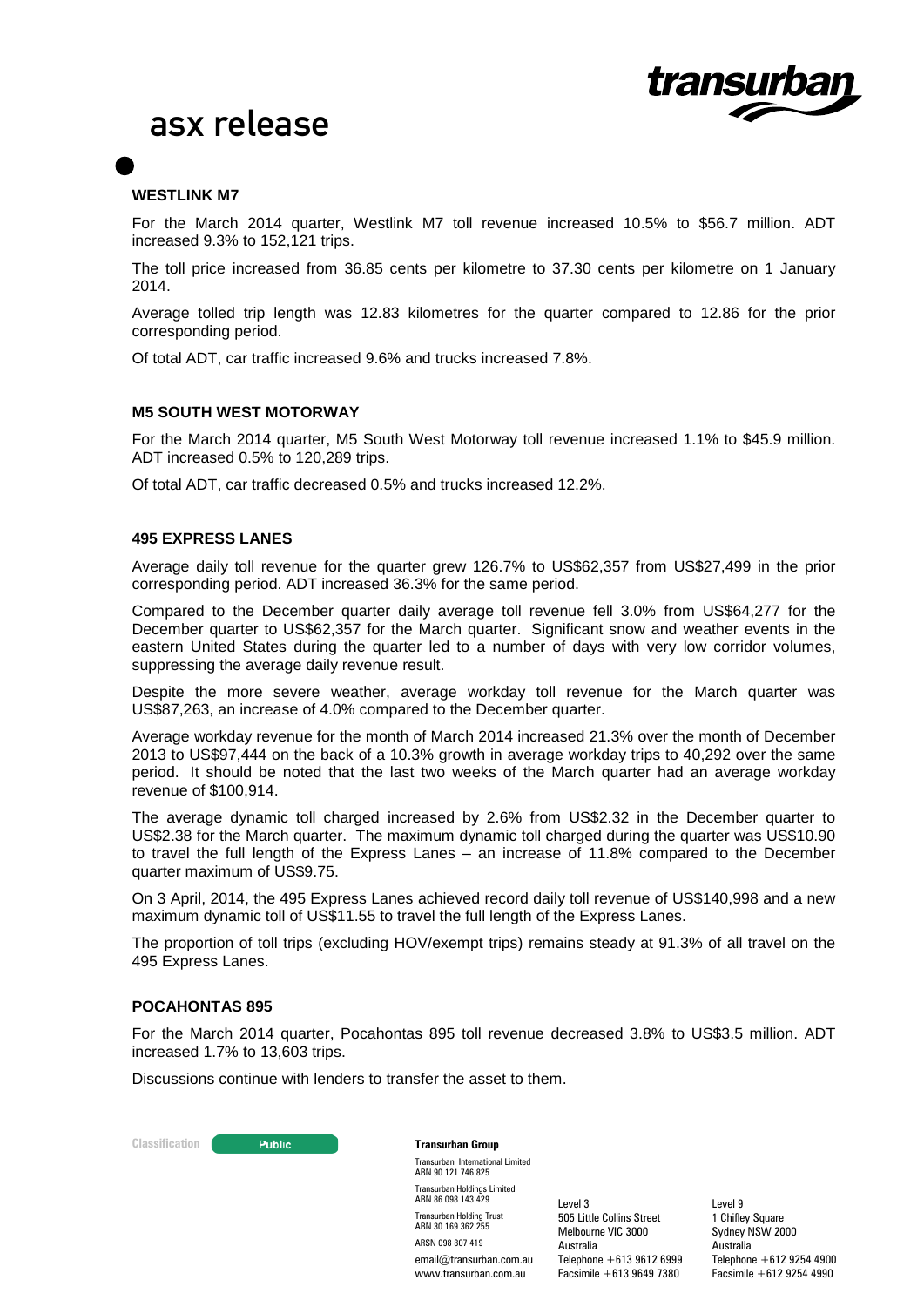

# **Appendix 2 – Traffic and revenue data – March quarter and year to date**

| Asset                |                                                             | <b>Mar 14</b><br>quarter | <b>Mar 13</b><br>quarter | % change  |
|----------------------|-------------------------------------------------------------|--------------------------|--------------------------|-----------|
|                      |                                                             |                          |                          |           |
|                      | Total Toll Revenue (\$A'000) (net of GST)                   | \$130,505                | \$122,746                | 6.3%      |
| CityLink             | <b>Average Daily Transactions</b>                           | 780,323                  | 770,001                  | 1.3%      |
|                      | Average Workday Transactions                                | 860,394                  | 855,371                  | 0.6%      |
|                      | Total Toll Revenue (\$A'000) (net of GST)                   | \$48,364                 | \$34,470                 | 40.3%     |
| Hills M <sub>2</sub> | <b>Average Daily Trips</b>                                  | 104,672                  | 89,846                   | 16.5%     |
|                      | Average Workday Trips                                       | 116,372                  | 100,336                  | 16.0%     |
|                      |                                                             |                          |                          |           |
| Lane Cove            | Total Toll Revenue (\$A'000) (net of GST)                   | \$16,880                 | \$14,872                 | 13.5%     |
| Tunnel /             | <b>Average Daily Trips</b>                                  | 75,726                   | 68,335                   | 10.8%     |
| MRE                  | Average Workday Trips                                       | 84,570                   | 77,641                   | 8.9%      |
|                      |                                                             |                          |                          |           |
| M1 Eastern           | Total Toll Revenue (\$A'000) (net of GST)                   | \$25,987                 | \$24,341                 | 6.8%      |
| Distributor          | <b>Average Daily Trips</b>                                  | 51,673                   | 49,796                   | 3.8%      |
|                      | Average Workday Trips                                       | 55,760                   | 54,832                   | 1.7%      |
|                      |                                                             |                          |                          |           |
|                      | Total Toll Revenue (\$A'000) (net of GST)                   | \$56,679                 | \$51,292                 | 10.5%     |
|                      | <b>Average Daily Trips</b>                                  | 152,121                  | 139,158                  | 9.3%      |
| Westlink M7          | Average Workday Trips                                       | 173,175                  | 159,913                  | 8.3%      |
|                      | Average daily tolled vehicle kilometres<br>travelled ('000) | 1,951                    | 1,792                    | 8.9%      |
|                      | Average daily total vehicle kilometres<br>travelled ('000)  | 2,341                    | 2,148                    | 9.0%      |
|                      |                                                             |                          |                          |           |
| M5 South             | Total Toll Revenue (\$A'000) (net of GST)                   | \$45,947                 | \$45,463                 | 1.1%      |
| West                 | <b>Average Daily Trips</b>                                  | 120,289                  | 119,732                  | 0.5%      |
| Motorway             | Average Workday Trips                                       | 127,052                  | 127,147                  | $(0.1\%)$ |
|                      |                                                             |                          |                          |           |
| 495 Express<br>Lanes | Total Toll Revenue (\$USD'000)                              | \$5,612                  | \$2,475                  | 126.7%    |
|                      | <b>Average Daily Trips</b>                                  | 28,637                   | 21,008                   | 36.3%     |
|                      | Average Workday Trips                                       | 37,969                   | 26,294                   | 44.4%     |
|                      | Total Toll Revenue (\$USD'000)                              | \$3,500                  | \$3,637                  | $(3.8\%)$ |
| Pocahontas           | <b>Average Daily Trips</b>                                  | 13,603                   | 13,375                   | 1.7%      |
| 895                  | Average Workday Trips                                       | 14,673                   | 14,622                   | 0.3%      |

## **Classification Transurban Group**

Transurban International Limited ABN 90 121 746 825 Transurban Holdings Limited ABN 86 098 143 429 Transurban Holding Trust ABN 30 169 362 255 ARSN 098 807 419 email@transurban.com.au www.transurban.com.au

Level 3 505 Little Collins Street Melbourne VIC 3000 Australia Telephone +613 9612 6999 Facsimile +613 9649 7380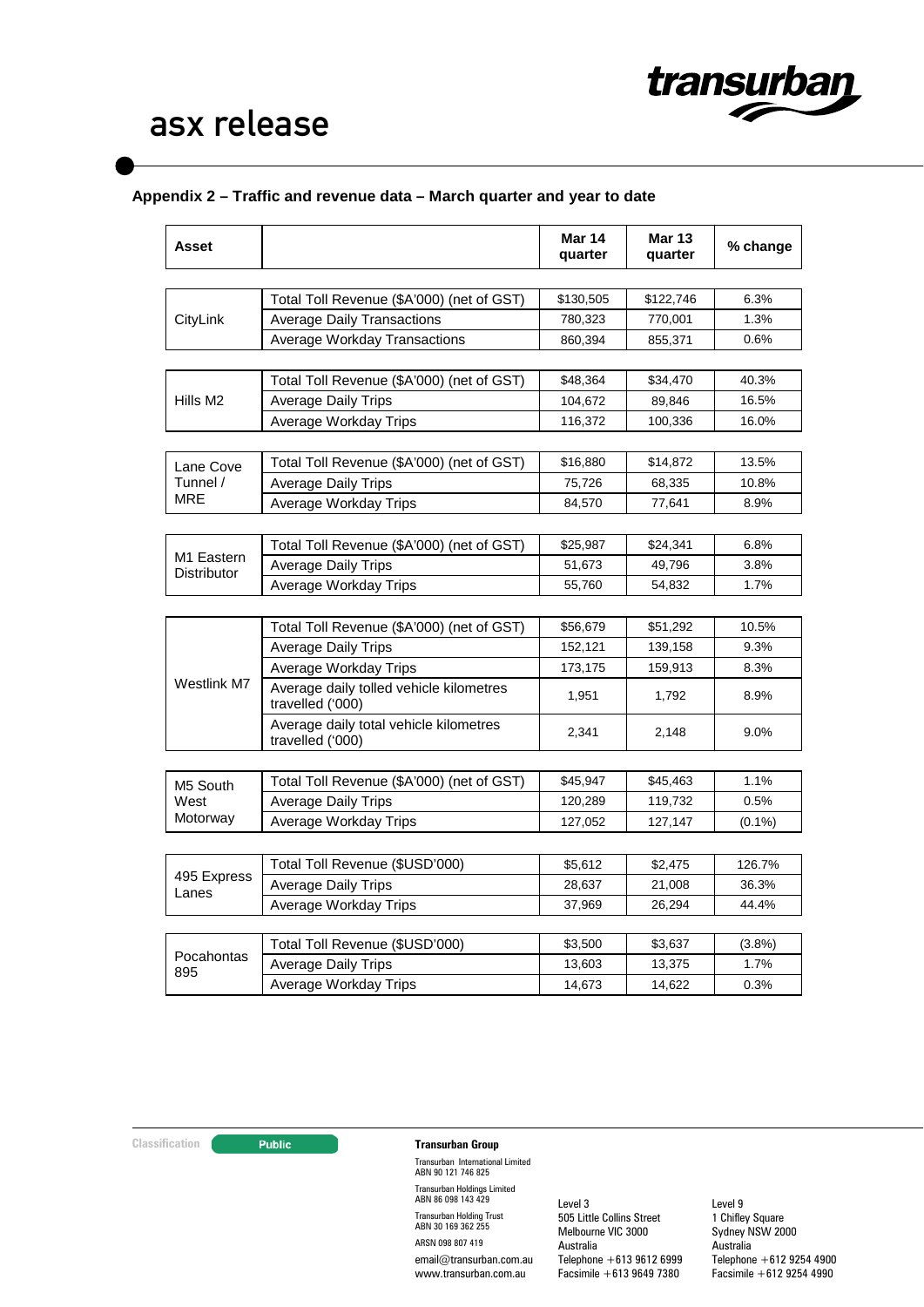

| Asset                  |                                                             | Sept 13<br>quarter | <b>Dec 13</b><br>quarter | <b>Mar 14</b><br>quarter | <b>FY14</b><br><b>YTD</b> | <b>FY13</b><br><b>YTD</b> | %<br>change |
|------------------------|-------------------------------------------------------------|--------------------|--------------------------|--------------------------|---------------------------|---------------------------|-------------|
|                        | Total Toll Revenue (\$A'000)<br>(net of GST)                | \$134,528          | \$134,721                | \$130,505                | \$399,753                 | $$370,735^3$              | 7.8%        |
| CityLink               | <b>Average Daily Transactions</b>                           | 800,769            | 797,741                  | 780,323                  | 793,036                   | 778,477                   | 1.9%        |
|                        | Average Workday Transactions                                | 866,844            | 873,887                  | 860,394                  | 867,108                   | 856,027                   | 1.3%        |
|                        | Total Toll Revenue (\$A'000)<br>(net of GST)                | \$45,045           | \$49,111                 | \$48,364                 | \$142,520                 | \$105,638                 | 34.9%       |
| Hills M2               | <b>Average Daily Trips</b>                                  | 100.109            | 105.344                  | 104,672                  | 103,365                   | 90,750                    | 13.9%       |
|                        | Average Workday Trips                                       | 109,237            | 116,963                  | 116,372                  | 114,101                   | 100,101                   | 14.0%       |
| Lane Cove              | Total Toll Revenue (\$A'000)<br>(net of GST)                | \$16,896           | \$17,452                 | \$16,880                 | \$51,228                  | \$45,673                  | 12.2%       |
| Tunnel /<br><b>MRE</b> | <b>Average Daily Trips</b>                                  | 74,822             | 76,837                   | 75,726                   | 75,796                    | 69.290                    | 9.4%        |
|                        | Average Workday Trips                                       | 82,390             | 86,194                   | 84,570                   | 84,352                    | 77,816                    | 8.4%        |
| M1 Eastern             | Total Toll Revenue (\$A'000)<br>(net of GST)                | \$26,111           | \$26,780                 | \$25,987                 | \$78,878                  | \$75,326                  | 4.7%        |
| <b>Distributor</b>     | <b>Average Daily Trips</b>                                  | 52,230             | 52,640                   | 51,673                   | 52,185                    | 50,723                    | 2.9%        |
|                        | Average Workday Trips                                       | 55,875             | 57,035                   | 55,760                   | 56,221                    | 55,284                    | 1.7%        |
| Westlink M7            | Total Toll Revenue (\$A'000)<br>(net of GST)                | \$56,873           | \$57,925                 | \$56,679                 | \$171,476                 | \$156,094                 | 9.9%        |
|                        | <b>Average Daily Trips</b>                                  | 152,080            | 154,157                  | 152,121                  | 152,791                   | 141,366                   | 8.1%        |
|                        | Average Workday Trips                                       | 169,641            | 175,139                  | 173,175                  | 172,602                   | 160,478                   | 7.6%        |
|                        | Average daily tolled vehicle<br>kilometres travelled ('000) | 1,944              | 1,978                    | 1,951                    | 1,957                     | 1,821                     | 7.5%        |
|                        | Average daily total vehicle<br>kilometres travelled ('000)  | 2,325              | 2,370                    | 2,341                    | 2,345                     | 2,182                     | 7.5%        |
| M5 South               | Total Toll Revenue (\$A'000)<br>(net of GST)                | \$46,924           | \$46,699                 | \$45,947                 | \$139,570                 | \$142,184                 | $(1.8\%)$   |
| West<br>Motorway       | <b>Average Daily Trips</b>                                  | 121,933            | 121,012                  | 120,289                  | 121,084                   | 123,116                   | (1.7%)      |
|                        | Average Workday Trips                                       | 127,172            | 127,491                  | 127,052                  | 127,238                   | 129,573                   | $(1.8\%)$   |
|                        | Total Toll Revenue (\$USD'000)                              | \$4,760            | \$5,913                  | \$5,612                  | \$16,285                  | 4<br>\$3,303              | 393.0%      |
| 495 Express            | Average Daily Trips                                         | 30,518             | 30,417                   | 28,637                   | 29,867                    | 20,203                    | 47.8%       |
| Lanes                  | Average Workday Trips                                       | 37,574             | 37,969                   | 37,969                   | 37,831                    | 25,192                    | 50.2%       |
|                        | Total Toll Revenue (\$USD'000)                              | \$4,161            | \$4,032                  | \$3,500                  | \$11,692                  | \$11,321                  | 3.3%        |
| Pocahontas             | <b>Average Daily Trips</b>                                  | 15,289             | 14,781                   | 13,603                   | 14,565                    | 14,373                    | 1.3%        |
| 895                    | Average Workday Trips                                       | 16,265             | 16,037                   | 14,673                   | 15,670                    | 15,621                    | 0.3%        |

<span id="page-6-0"></span><sup>3</sup> Due to the timing of processing and revenue accruals related to the bedding down of a new tolling and customer billing system, a negative adjustment of \$3.3 million was made in the prior corresponding period, and the growth numbers quoted above have been normalised to remove this \$3.3 million adjustment from the prior corresponding period's result. Including this adjustment would increase CityLink toll revenue growth to 8.8%. <sup>4</sup> 495 Express Lanes commenced tolling on 17 November, 2012.

<span id="page-6-1"></span>

## **Classification Transurban Group**

Transurban International Limited ABN 90 121 746 825 Transurban Holdings Limited ABN 86 098 143 429 Transurban Holding Trust ABN 30 169 362 255 ARSN 098 807 419 email@transurban.com.au www.transurban.com.au

Level 3 505 Little Collins Street Melbourne VIC 3000 Australia Telephone +613 9612 6999 Facsimile +613 9649 7380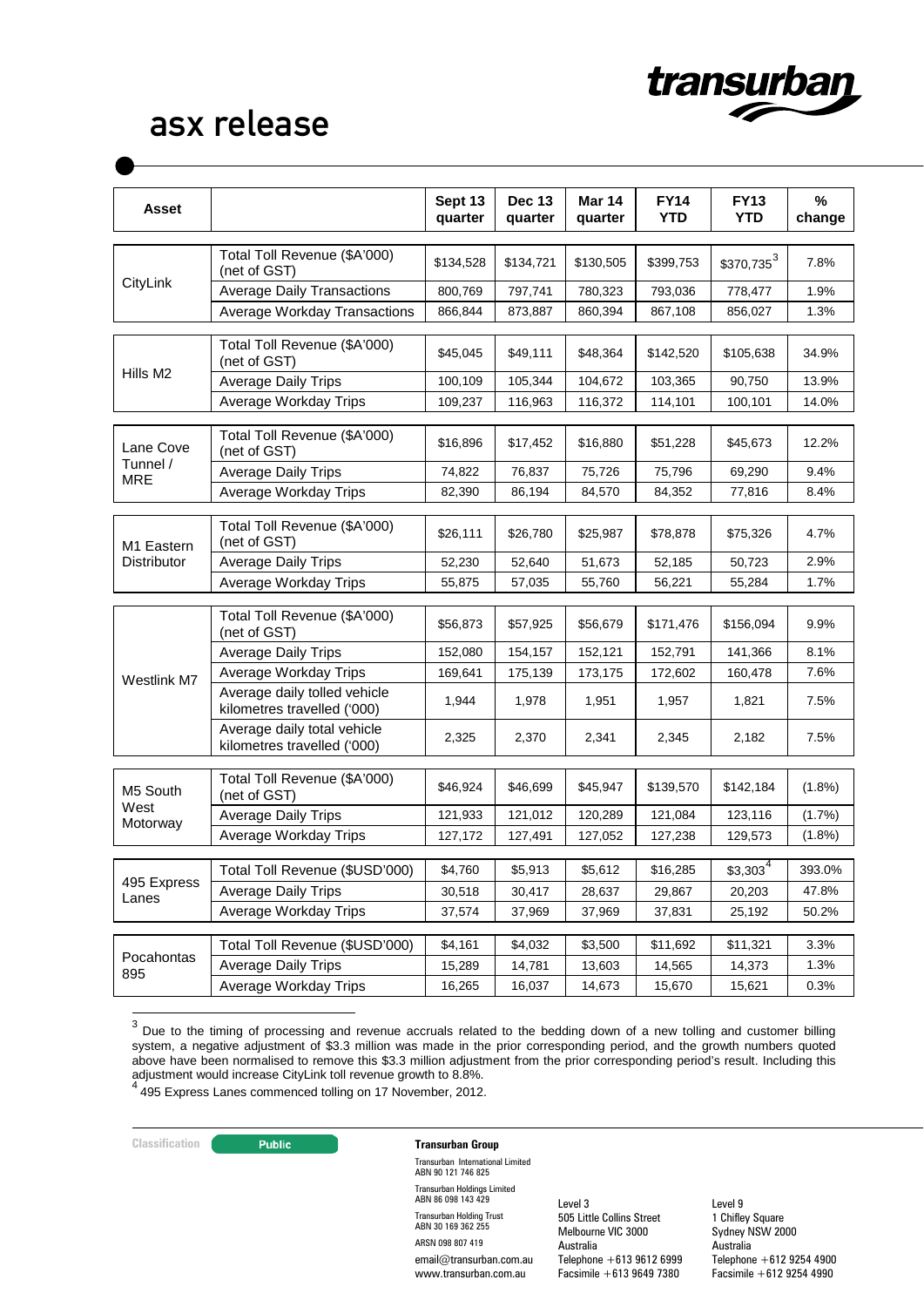

### **Appendix 3 – Reconciliation of proportional toll revenue to statutory toll revenue**

#### **Basis of preparation**

This document includes toll revenue reported on a statutory as well as non-statutory basis (proportional toll revenue).

Proportional toll revenue is the aggregation of the results from each asset multiplied by Transurban's percentage ownership. The proportional result is one of the primary measures that the Board uses to assess the operating performance of Transurban, with an aim to maintain a focus on operating results and associated cash generation. It reflects the contribution from individual assets to Transurban's operating performance and permits a meaningful analysis of the underlying performance of Transurban's assets.

The table below reconciles proportional toll revenue to statutory toll revenue for the March quarter and FY14 year to date.

|                                                                             | Mar 14 quarter<br>(\$'000) | Mar 13 quarter<br>(\$'000) | %<br>change |
|-----------------------------------------------------------------------------|----------------------------|----------------------------|-------------|
| Proportional Toll Revenue                                                   | \$273,792                  | \$242.996                  | 12.7%       |
| Add: Proportional Toll Revenue attributable to<br>non-controlling interests | \$6.471                    | \$6.061                    |             |
| Less: Proportional Toll Revenue of M5 SWM                                   | (\$22,974)                 | (\$22,731)                 |             |
| Less: Proportional Toll Revenue of WM7                                      | (\$28,340)                 | (\$25,646)                 |             |
| Less: Proportional Toll Revenue of Pocahontas<br>895                        | (\$2,953)                  | (\$2,636)                  |             |
| Less: Proportional Toll Revenue of 495<br><b>Express Lanes</b>              | (\$4,261)                  | (\$1,615)                  |             |
| Statutory Toll Revenue <sup>1</sup>                                         | \$221,735                  | \$196,429                  | 12.9%       |

|                                                                             | <b>FY14 YTD</b><br>(\$'000) | <b>FY13 YTD</b><br>(\$'000) | %<br>change |
|-----------------------------------------------------------------------------|-----------------------------|-----------------------------|-------------|
| <b>Proportional Toll Revenue</b>                                            | \$829,999                   | \$734.843                   | 12.9%       |
| Add: Proportional Toll Revenue attributable to<br>non-controlling interests | \$19,641                    | \$18,756                    |             |
| Less: Proportional Toll Revenue of M5 SWM                                   | (\$69,785)                  | (\$71,092)                  |             |
| Less: Proportional Toll Revenue of WM7                                      | (\$85,738)                  | (\$78,047)                  |             |
| Less: Proportional Toll Revenue of Pocahontas<br>895                        | (\$9,641)                   | (\$8,188)                   |             |
| Less: Proportional Toll Revenue of 495<br><b>Express Lanes</b>              | (\$12,096)                  | (\$2,151)                   |             |
| Statutory Toll Revenue <sup>1</sup>                                         | \$672,380                   | \$594,121                   | 13.2%       |
|                                                                             |                             |                             |             |

1 Cross City Tunnel results are not reported as completion of the sale by the Cross City Tunnel Group to Transurban (as announced to the ASX on 27 March, 2014) has not yet been finalised – this is expected to occur before 30 June, 2014 and is subject to various closing conditions and termination events, including consent of certain contractual counterparties of the Cross City Tunnel Group (including Roads and Maritime Services).

#### **Classification Construction Transurban Group**

Transurban International Limited ABN 90 121 746 825 Transurban Holdings Limited ABN 86 098 143 429 Transurban Holding Trust ABN 30 169 362 255 ARSN 098 807 419 email@transurban.com.au www.transurban.com.au

Level 3 505 Little Collins Street Melbourne VIC 3000 Australia Telephone +613 9612 6999 Facsimile +613 9649 7380